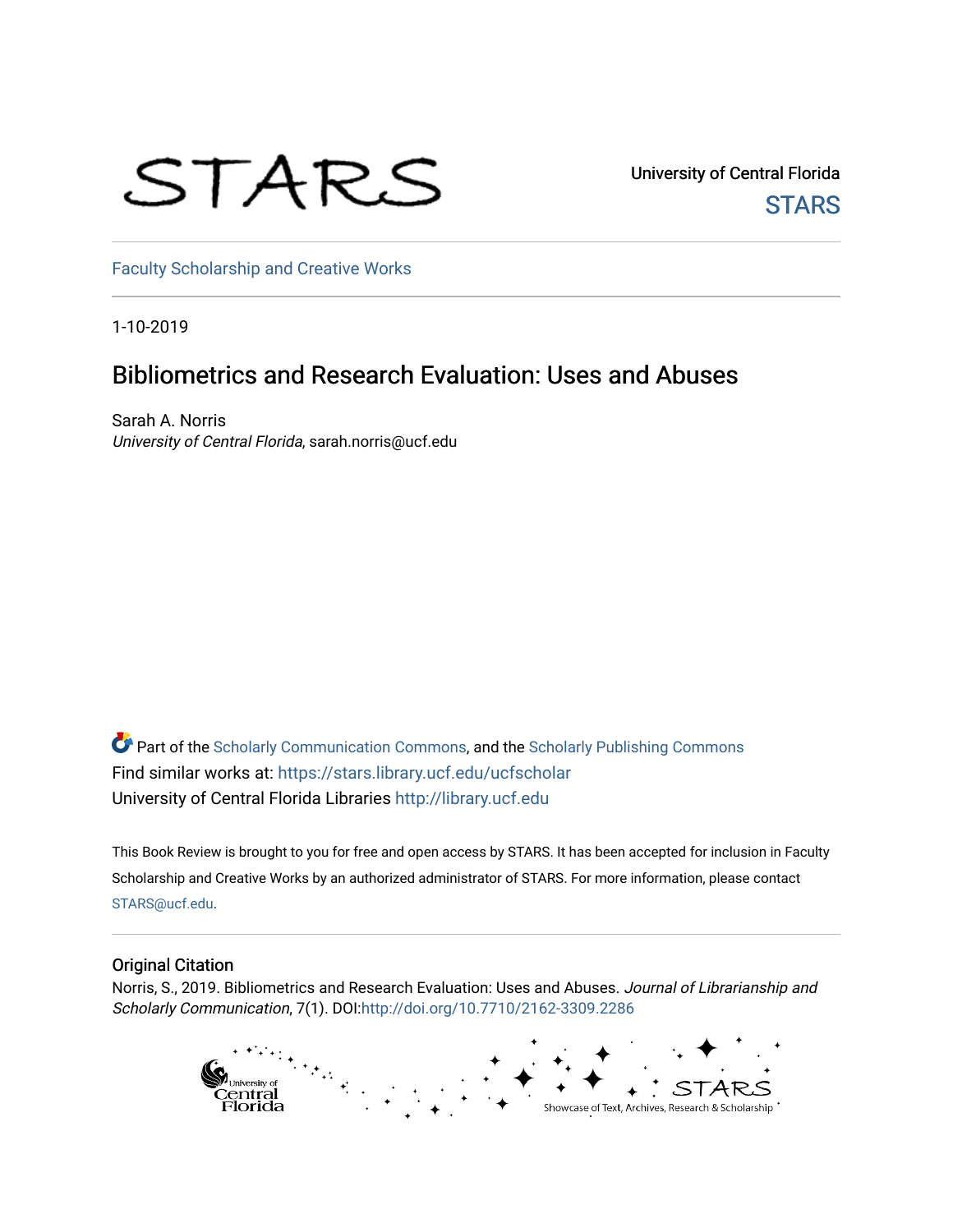

**Volume 7, General Issue (2019)**

#### **Book Review** Bibliometrics and Research Evaluation: Uses and Abuses

#### Sarah Norris

Norris, S. (2019). Bibliometrics and Research Evaluation: Uses and Abuses [Book Review]. *Journal of Librarianship and Scholarly Communication,* 7(General Issue), eP2286. [https://doi.org/10.7710/2162-3309.2](https://doi.org/10.7710/2162-3309.2264)286

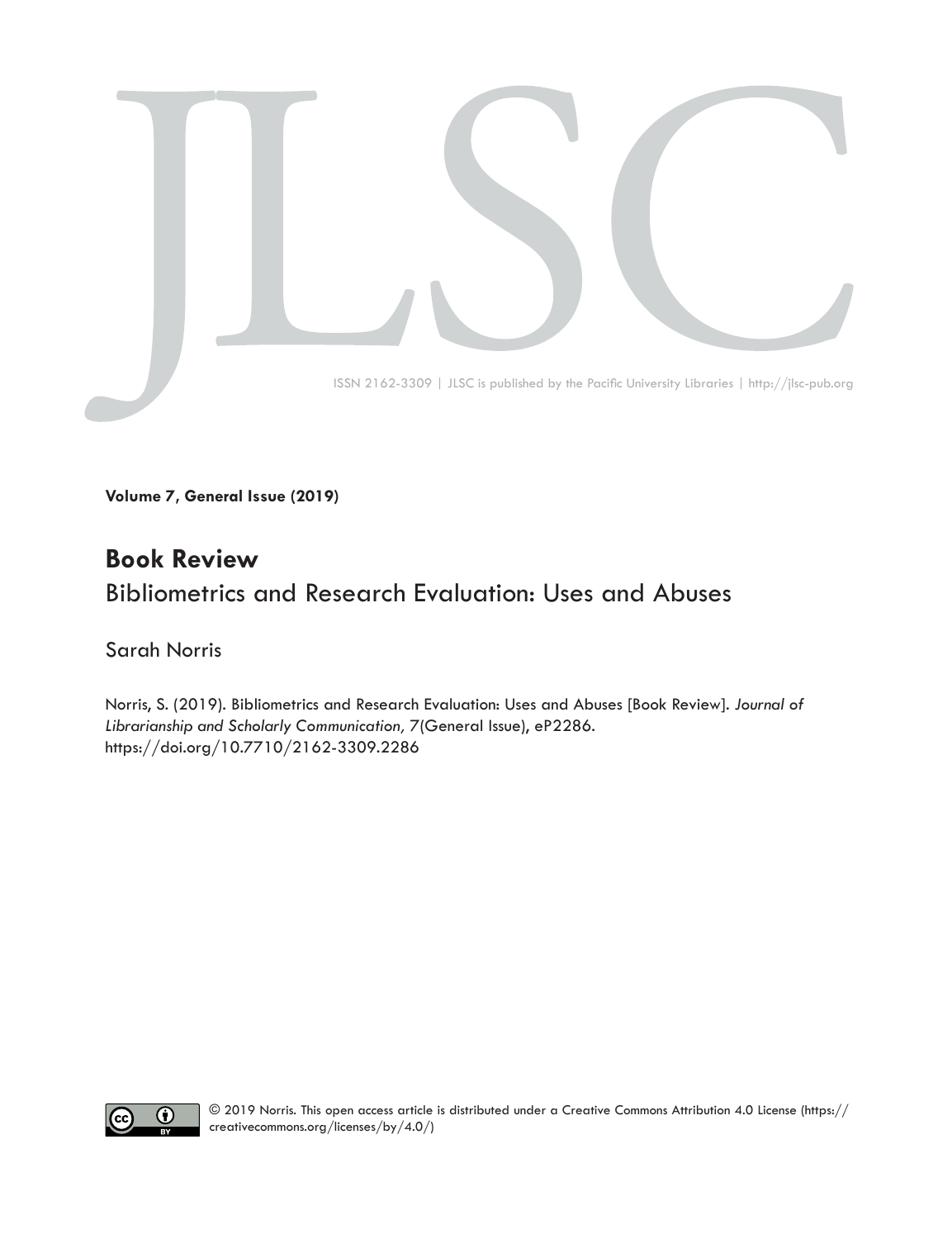#### **BOOK REVIEW**

## *Bibliometrics and Research Evaluation: Uses and Abuses*

by Yves Gingras

**2016 | MIT Press | 136 pages, hardcover | ISBN-13: 978-0262035125| U.S. \$20.00**

Measuring the impact of research and publications (bibliometrics) has become increasingly common for libraries, academic institutions, and scholars. Libraries use bibliometric measures, such as citation analysis, when considering which journals to acquire and retain. Faculty use them to demonstrate the value of their research in the tenure process. Academic institutions are beginning to use bibliometrics to demonstrate institutional ranking and prestige (Pagell, 2014; Chen & Liao, 2012). In today's data-driven environment, these measures play an increasingly critical role. Like any type of metric, however, bibliometrics present their own set of challenges. *Bibliometrics and Research Evaluation: Uses and Abuses* aims to explore this topic in detail.

For this 2016 publication, author Yves Gingras has translated and updated his 2014 French title *Les Dérives de l'Évaluation de la Recherche: Du bon usage de la bibliométrie*, which is part of the History and Foundations of Information Science series from MIT Press. This series focuses on both historical and theoretical approaches to information science topics with an emphasis on practical uses and interactions of tools, applications, and information. Gingras notes in the introduction that the work is an opinionated essay, rather than a comprehensive analysis of bibliometrics. Several chapters provide information about basic concepts and methods of bibliometrics, but readers should anticipate an essay that provides succinct explanation with an in-depth analysis on the positive and negative uses of bibliometrics in academia. Gingras's viewpoint is critical of bibliometric indicators of quality, and thus the text focuses primarily on their negative aspects; however, the substantial research he cites throughout the text offers many other avenues for additional reading on the topic (see especially pp. 93–113).



<sup>© 2019</sup> Norris. This open access article is distributed under a Creative Commons Attribution 4.0 License ([https://](https://creativecommons.org/licenses/by/4.0/) [creativecommons.org/licenses/by/4.0/](https://creativecommons.org/licenses/by/4.0/))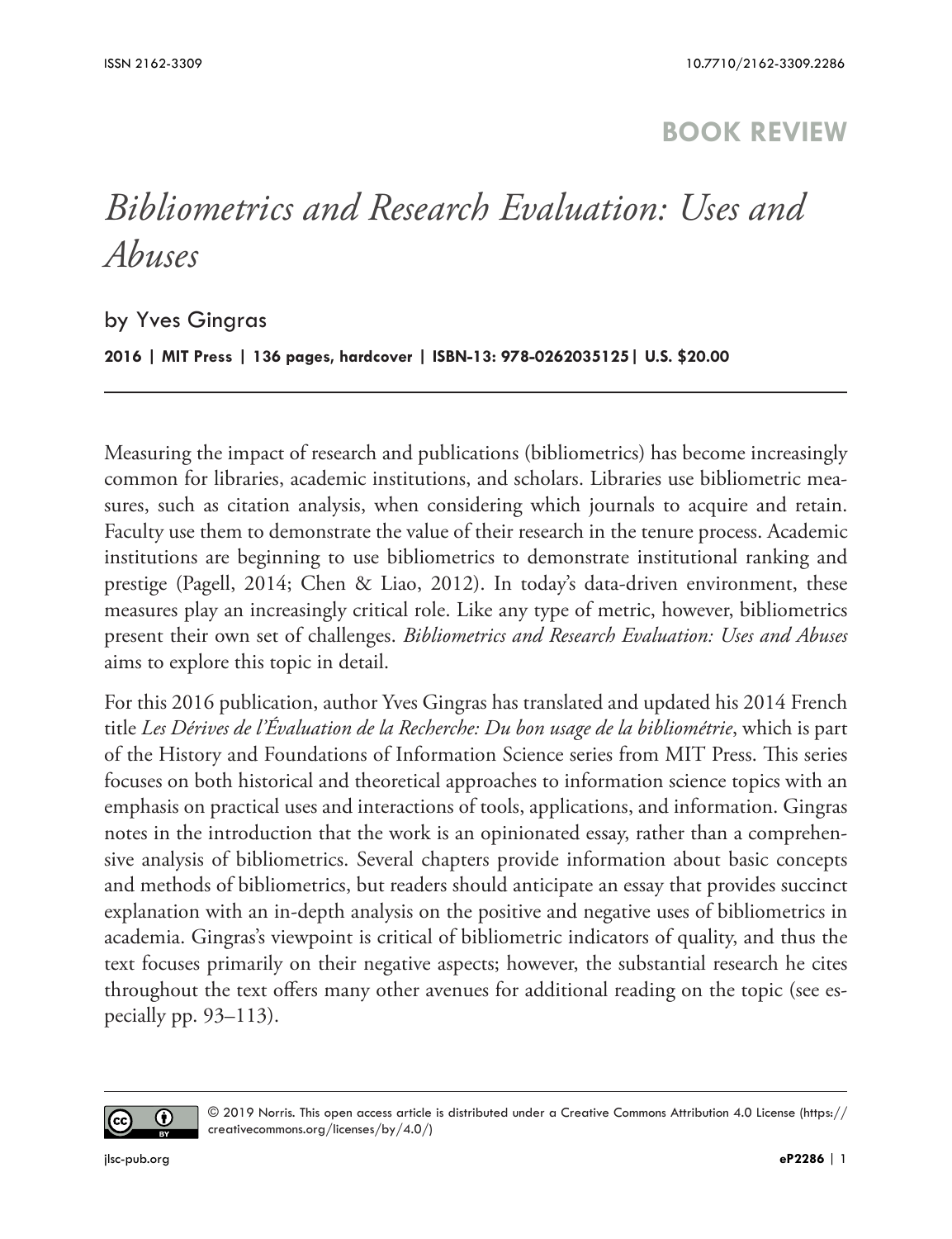While the first half of the book focuses on the origins of bibliometrics and the impact of bibliometrics on the dynamics of science, the second half explores the proliferation of research evaluation and the lack of evaluation for those research evaluation methods, which Gingras considers to be problematic. He explores the challenges and shortcomings of the h-index, the impact factor (IF), and university rankings, among other metrics. These metrics, the author argues, are often used in conflicting and problematic ways. Specifically, he challenges the use of the impact factor and its appropriateness for ranking the academic journal and the individual researcher. The author further argues that many bibliometrics do not evaluate validity and credibility, and thus are inappropriate measures of research quality. This has played a large role in the general misuse and misinterpretation of various bibliometrics.

The essay concludes with the author's proposal of three criteria that a well-constructed bibliometric indicator should have. These are adequacy (i.e., fitness for use as an indicator), sensitivity (i.e., resistance to change), and homogeneity (i.e., reliance on uniform indicators, like counting journal article citations). To illustrate the necessity for such criteria, Gingras explores several bibliometric measures that he believes best exemplify the growing problems associated with relying on bibliometrics as a measure of research quality. These problems include misuse and misinterpretation of the impact factor and bibliometric manipulations such as ranking boosting, dummy affiliations, and intellectual fraud. The most important takeaway from the second half of the text is for librarians and researchers to examine bibliometrics with a critical eye.

*Bibliometrics and Research Evaluation*'s greatest strength is its critical analysis of current and emerging bibliometrics. Gingras states his position clearly and does an excellent job supporting it throughout the text with scholarly research. He cites 21 pages of various studies and research to support his arguments—a substantive amount, given that the text is 136 pages in total. However, since Gingras emphasizes that the essay is opinionated in nature, readers will find that his personal opinions on the topic are at the forefront of the narrative. Most of the research in the notes section directly support Gingras's viewpoint and arguments about the efficacy and appropriateness of bibliometrics. Readers will find the provided notes a good foundation for additional bibliometrics research, specifically for exploring the pros and cons.

While the text excels at supporting a specific, albeit somewhat negative, position on the efficacy and validity of bibliometrics, it is not an introductory text. Those who want a deep exploration of bibliometrics would be advised to look for other more comprehensive works. Librarians, in particular, may find titles such as *Meaningful Metrics: A 21st Century Librarian's Guide to Bibliometrics, Altmetrics, and Research Impact* (Roemer & Borchardt, 2015), to provide a more comprehensive and practical approach to bibliometrics and other